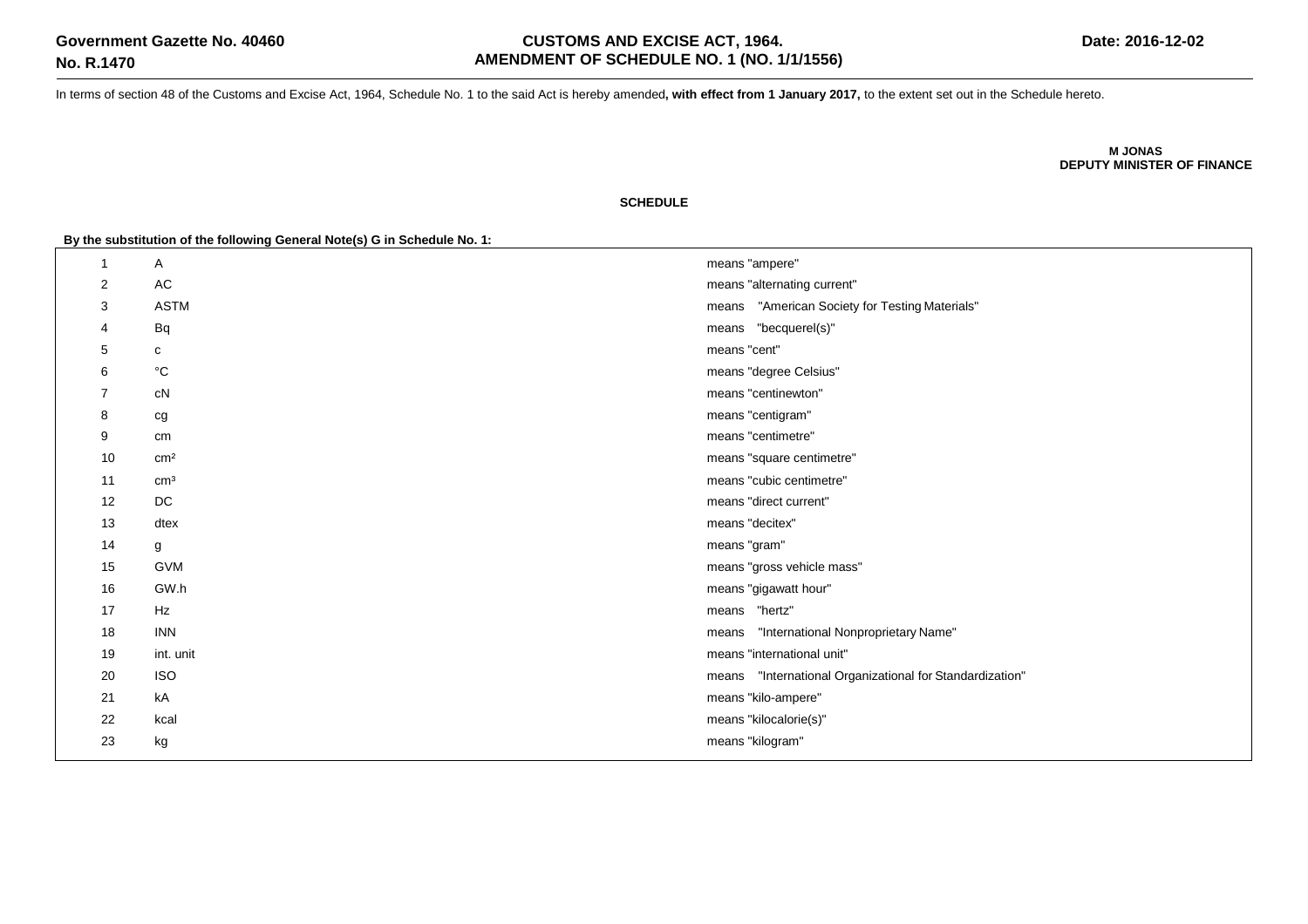**By the substitution of the following General Note(s) G in Schedule No. 1:**

| 24 | kN                     | means "kilonewton"               |
|----|------------------------|----------------------------------|
| 25 | kPa                    | means "kilopascal"               |
| 26 | kV                     | means "kilovolt"                 |
| 27 | kVA                    | means "kilovolt ampere"          |
| 28 | kVar                   | means "Kilovolt-ampere reactive" |
| 29 | kW                     | means "kilowatt"                 |
| 30 | li.                    | means "litre"                    |
| 31 | m                      | means "metre"                    |
| 32 | m <sup>2</sup>         | means "square metre"             |
| 33 | μCi                    | means " microcurie"              |
| 34 | m <sup>3</sup>         | means "cubic metre"              |
| 35 | mA                     | means "milliampere"              |
| 36 | mg                     | means "milligram"                |
| 37 | ml                     | means "millilitre"               |
| 38 | mm                     | means "millimetre"               |
| 39 | mm <sup>2</sup>        | means "square millimetre"        |
| 40 | N                      | means "newton(s)"                |
| 41 | $\mathsf{n}\mathsf{M}$ | means "millinewton(s)"           |
| 42 | MPa                    | means "megapascal"               |
| 43 | u                      | means "number of units"          |
| 44 | pr.                    | means "pair"                     |
| 45 | R                      | means "rand"                     |
| 46 | t                      | means "ton"                      |
| 47 | UV                     | means "ultra-violet"             |
| 48 | $\vee$                 | means "volt"                     |
|    |                        |                                  |